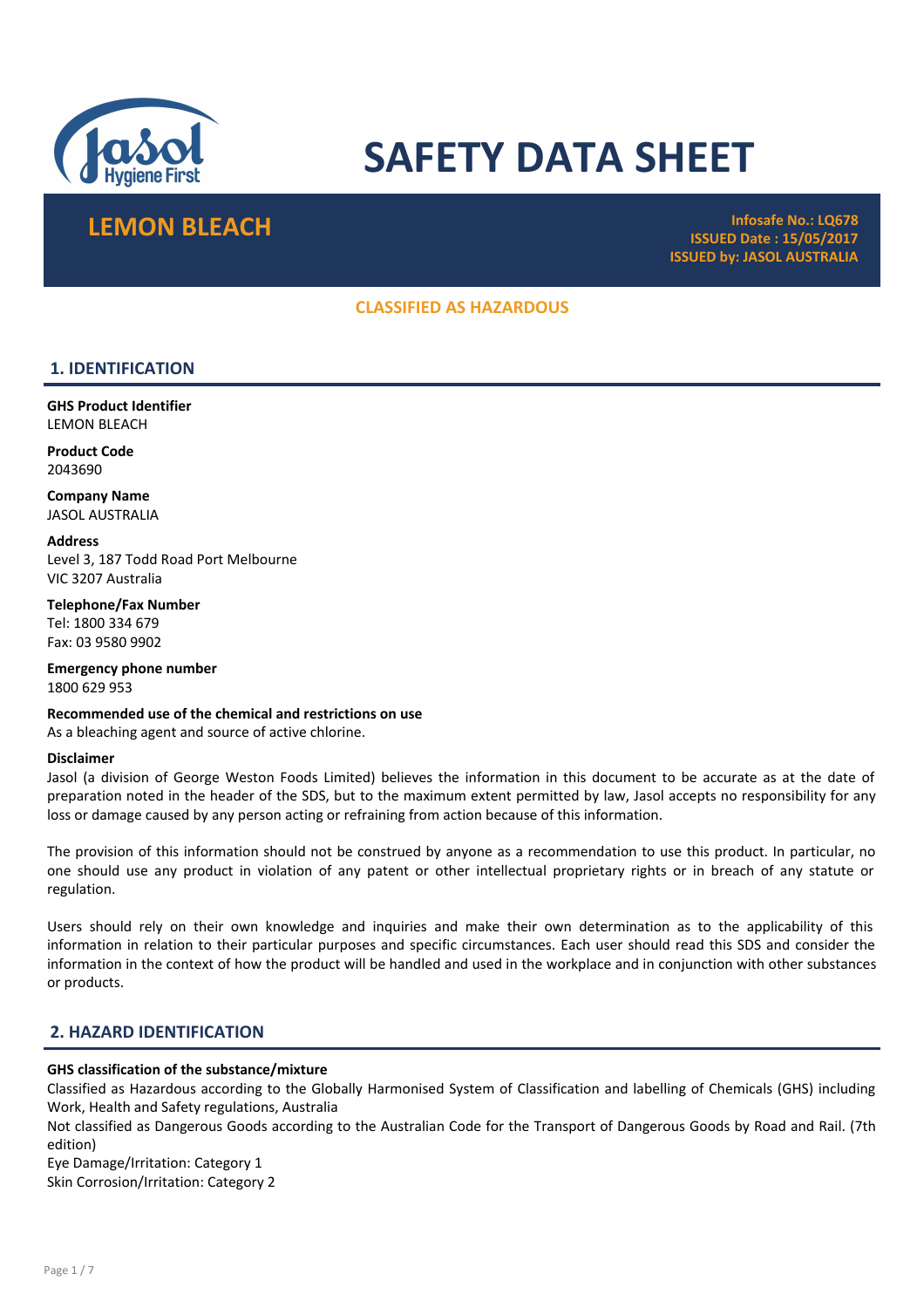# Signal Word (s) DANGER

# Hazard Statement (s)

H315 Causes skin irritation. H318 Causes serious eye damage.

# Pictogram (s)



# Precautionary statement – Prevention

P264 Wash contaminated skin thoroughly after handling. P280 Wear protective gloves/protective clothing/eye protection/face protection.

# Precautionary statement – Response

P302+P352 IF ON SKIN: Wash with plenty of soap and water.

P305+P351+P338 IF IN EYES: Rinse cautiously with water for several minutes. Remove contact lenses, if present and easy to do. Continue rinsing.

P310 Immediately call a POISON CENTER or doctor/physician.

P332+P313 If skin irritation occurs: Get medical advice/attention.

P362 Take off contaminated clothing and wash before reuse.

# 3. COMPOSITION/INFORMATION ON INGREDIENTS

# Ingredients

| <b>Name</b>                                                     | <b>CAS</b> | <b>Proportion</b> |
|-----------------------------------------------------------------|------------|-------------------|
| Sodium hypochlorite                                             | 7681-52-9  | $0 - 5%$          |
| Ingredients determined not to be hazardous, including<br>water. |            | <b>Balance</b>    |

# 4. FIRST-AID MEASURES

# Inhalation

If inhaled, remove affected person from contaminated area and keep at rest in a position comfortable for breathing. Keep at rest until recovered. If symptoms develop and/or persist seek medical attention.

# Ingestion

Do NOT induce vomiting. Wash/rinse out mouth thoroughly with water. Seek immediate medical attention.

# Skin

If on skin (or hair) remove/take off all contaminated clothing immediately. Wash affected area thoroughly with soap and water after handling. Wash contaminated clothing before reuse or discard. Seek medical attention. If skin irritation or rash occurs please advise medical physician.

# Eye contact

If in eyes, hold eyelids apart and flush the eyes continuously with running water. Remove contact lenses, if present and easy to do. Continue flushing until advised to stop by the Poisons Information Centre or a doctor, or for at least 15 minutes. Seek immediate medical attention.

# First Aid Facilities

Eyewash, safety shower and normal washroom facilities.

# Advice to Doctor

Product is a solution of sodium hypochlorite. If swallowed, may lead to fall in blood pressure. Treat with antacids to neutralise hypochlorous acid formed in the stomach, then as for alkaline materials. Onset of pulmonary oedema, following inhalation overexposure, may be delayed. Treat symptomatically.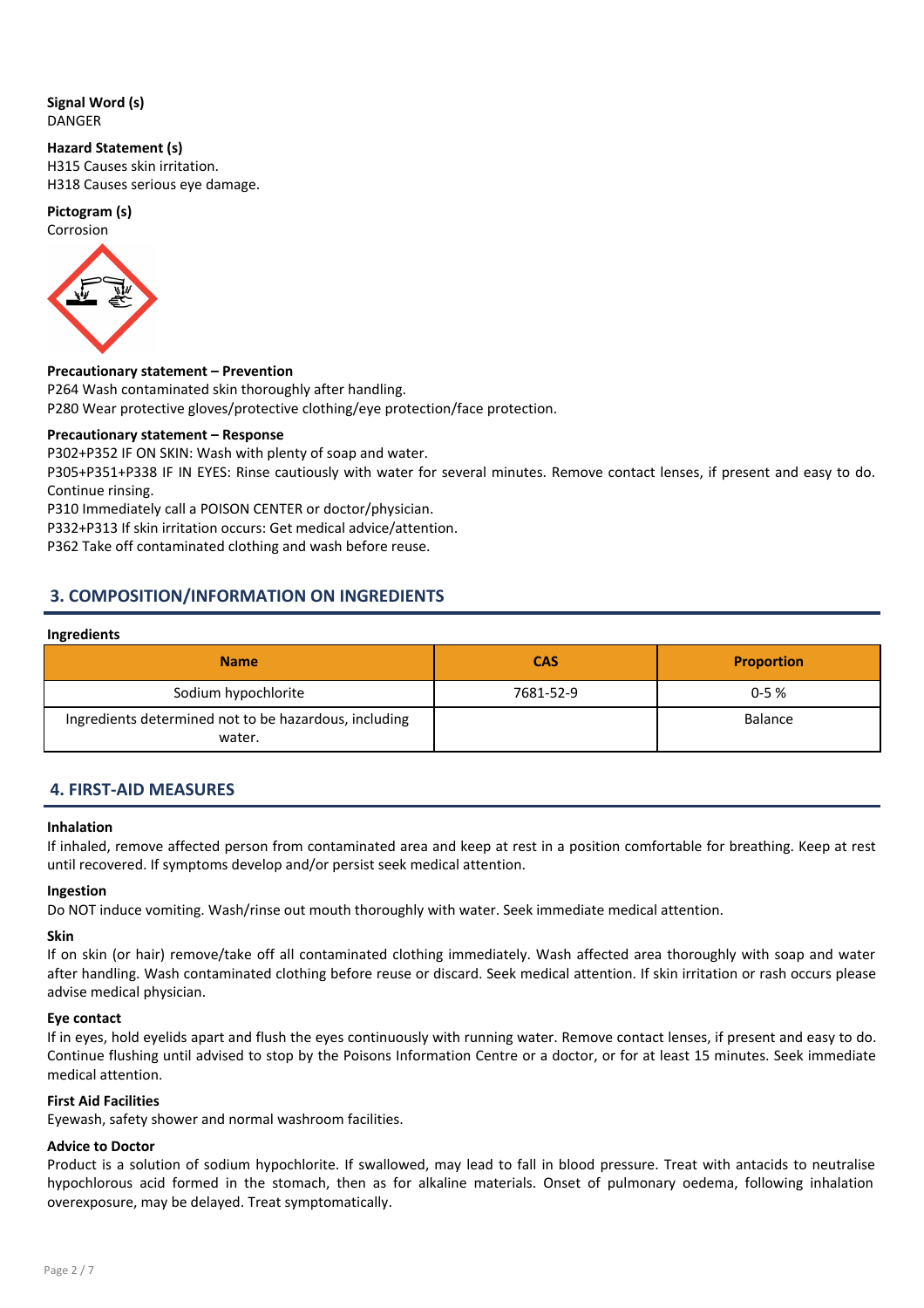# Most important symptoms/effects, acute and delayed

No adverse health effects expected if the product is handled in accordance with this MSDS and the product label.

#### Other Information

For advice in an emergency, contact a Poisons Information Centre (Phone Australia 131 126) or a doctor at once.

# 5. FIRE-FIGHTING MEASURES

#### Suitable Extinguishing Media

Use appropriate fire extinguisher for surrounding environment.

#### Hazards from Combustion Products

Under fire conditions this product may emit toxic and/or irritating fumes, smoke and gases including chlorine, water vapour, sodium hydroxide, sodium carbonate, sodium chloride.

#### Specific Hazards Arising From The Chemical

May form explosive products with primary aliphatic or aromatic amines, methanol and with nitrites. Contact with acids will generate chlorine, a toxic and corrosive gas. May react vigorously or violently with oxidising agents, reducing agents and metal salts.

#### Decomposition Temperature

Not available

# Precautions in connection with Fire

Fire fighters should wear full protective clothing and self-contained breathing apparatus (SCBA) operated in positive pressure mode. Fight fire from safe location.

#### Other Information

Avoid contact with coloured fabric as Chlorine may bleach colour out. May give off dangerous gas if mixed with other products.

# 6. ACCIDENTAL RELEASE MEASURES

#### Emergency Procedures

Wear appropriate personal protective equipment and clothing to prevent exposure. As a water based product, if spilt on electrical equipment the product will cause short-circuits. Increase ventilation. If possible contain the spill. Place inert absorbent material onto spillage. Collect the material and place into a suitable labelled container. Do not dilute material but contain. Dispose of waste according to the applicable local and national regulations. If contamination of sewers or waterways occurs inform the local water and waste management authorities in accordance with local regulations.

# 7. HANDLING AND STORAGE

#### Precautions for Safe Handling

Avoid inhalation of vapours and mists, and skin or eye contact. Use only in a well ventilated area. Keep containers sealed when not in use. Prevent the build up of mists or vapours in the work atmosphere. Maintain high standards of personal hygiene i.e. Washing hands prior to eating, drinking, smoking or using toilet facilities.

#### Conditions for safe storage, including any incompatibilities

Store in a cool, dry, well-ventilated area, out of direct sunlight. Protect from freezing. Store in suitable, labelled containers. Keep containers tightly closed. Store away from incompatible materials. Ensure that storage conditions comply with applicable local and national regulations.

# 8. EXPOSURE CONTROLS/PERSONAL PROTECTION

#### Occupational exposure limit values

No exposure standards have been established for the mixture. However, over-exposure to some chemicals may result in enhancement of pre-existing adverse medical conditions and/or allergic reactions and should be kept to the least possible levels.

#### Biological Limit Values

No biological limits allocated.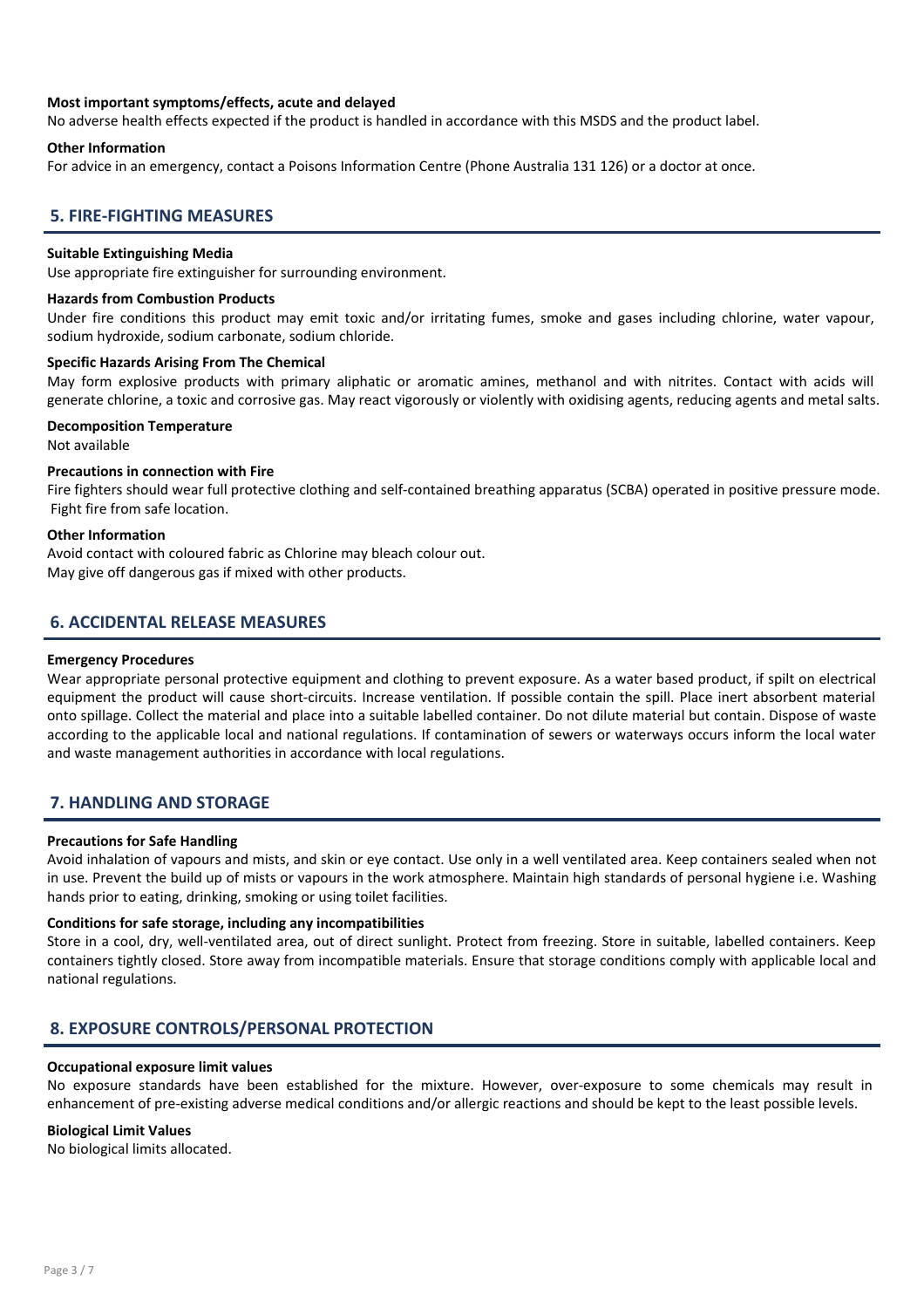# Appropriate Engineering Controls

This substance is hazardous and should be used with a local exhaust ventilation system, drawing vapours away from workers' breathing zone. If the engineering controls are not sufficient to maintain concentrations of vapours/mists below the exposure standards, suitable respiratory protection must be worn.

# Respiratory Protection

If engineering controls are not effective in controlling airborne exposure then an approved respirator with a replaceable vapor/mist filter should be used. Refer to relevant regulations for further information concerning respiratory protective requirements. Reference should be made to Australian Standards AS/NZS 1715, Selection, Use and Maintenance of Respiratory Protective Devices; and AS/NZS 1716, Respiratory Protective Devices, in order to make any necessary changes for individual circumstances.

# Eye Protection

Safety glasses with full face shield should be used. Eye protection devices should conform to relevant regulations.

Eye protection should conform with Australian/New Zealand Standard AS/NZS 1337 - Eye Protectors for Industrial Applications.

# Hand Protection

Wear gloves of impervious material such as rubber or plastic. Final choice of appropriate gloves will vary according to individual circumstances. i.e. methods of handling or according to risk assessments undertaken. Occupational protective gloves should conform to relevant regulations.

Reference should be made to AS/NZS 2161.1: Occupational protective gloves - Selection, use and maintenance.

# Body Protection

Suitable protective workwear, e.g. cotton overalls buttoned at neck and wrist is recommended. Chemical resistant apron is recommended where large quantities are handled.

# 9. PHYSICAL AND CHEMICAL PROPERTIES

Form Liquid

# Appearance

Clear, almost colourless, mobile liquid. May become yellow on long storage. Miscible with water in all proportions. pH is alkaline.

Colour

Clear pale yellow.

#### **Odour**

Smell of lemon and chlorine.

Decomposition Temperature Not available

Melting Point Not available

Boiling Point 100°C

Solubility in Water Miscible with water in all proportions.

Specific Gravity

1.08

pH 12.0

Vapour Pressure

Not available.

Vapour Density (Air=1) Not available

Evaporation Rate Not available

Odour Threshold Not available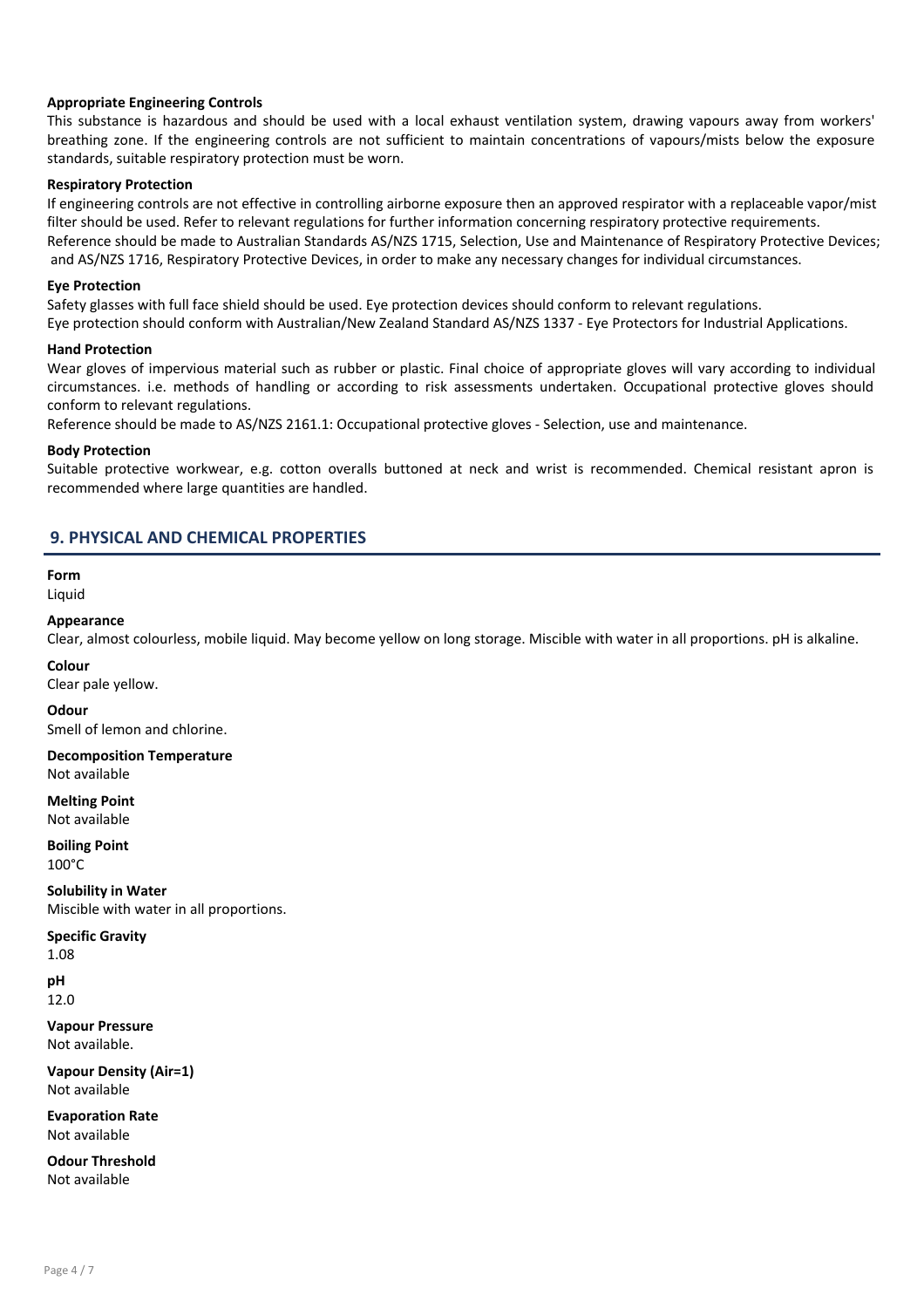# Viscosity Not available

# Partition Coefficient: n-octanol/water Not available

Flash Point Not available

Flammability Non combustible

Auto-Ignition Temperature Not available

Flammable Limits - Lower Not available

Flammable Limits - Upper Not available

# 10. STABILITY AND REACTIVITY

# **Reactivity**

Reacts with incompatible materials

# Chemical Stability

Stable under normal conditions of storage and handling.

Conditions to Avoid

Extremes of temperature and direct sunlight

#### Incompatible materials Not available.

# Hazardous Decomposition Products

Decomposes on heating to emit toxic fumes. Heating can cause expansion of containers or decomposition leading to violent rupture of containers. Reacts vigorously with acids to produce dangerous levels of gaseous chlorine. Reacts with amines, ammonium salts, aziridine, methanol, phenylacetonitrile, metal salts, peroxides and reducing agents.

# Possibility of hazardous reactions

May form toxic oxides of Chlorine if involved in a fire.

# Hazardous Polymerization

Not available.

# 11. TOXICOLOGICAL INFORMATION

# Toxicology Information

Toxicity data for material given below.

# Acute Toxicity - Inhalation

LC 50 : Chlorine: 293 ppm/1 hour rat LCLo: Chlorine: 2,530 mg/m3/30 minutes human

# Ingestion

Ingestion of this product may irritate the gastric tract causing nausea and vomiting.

# Inhalation

Inhalation of product vapours may cause irritation of the nose, throat and respiratory system.

# Skin

Causes skin irritation. Skin contact will cause redness, itching and swelling. Repeated exposure may cause skin dryness and cracking and may lead to dermatitis.

# Eye

Causes eye damage. Eye contact will cause stinging, blurring, tearing, severe pain and possible burns, necrosis, permanent damage and blindness.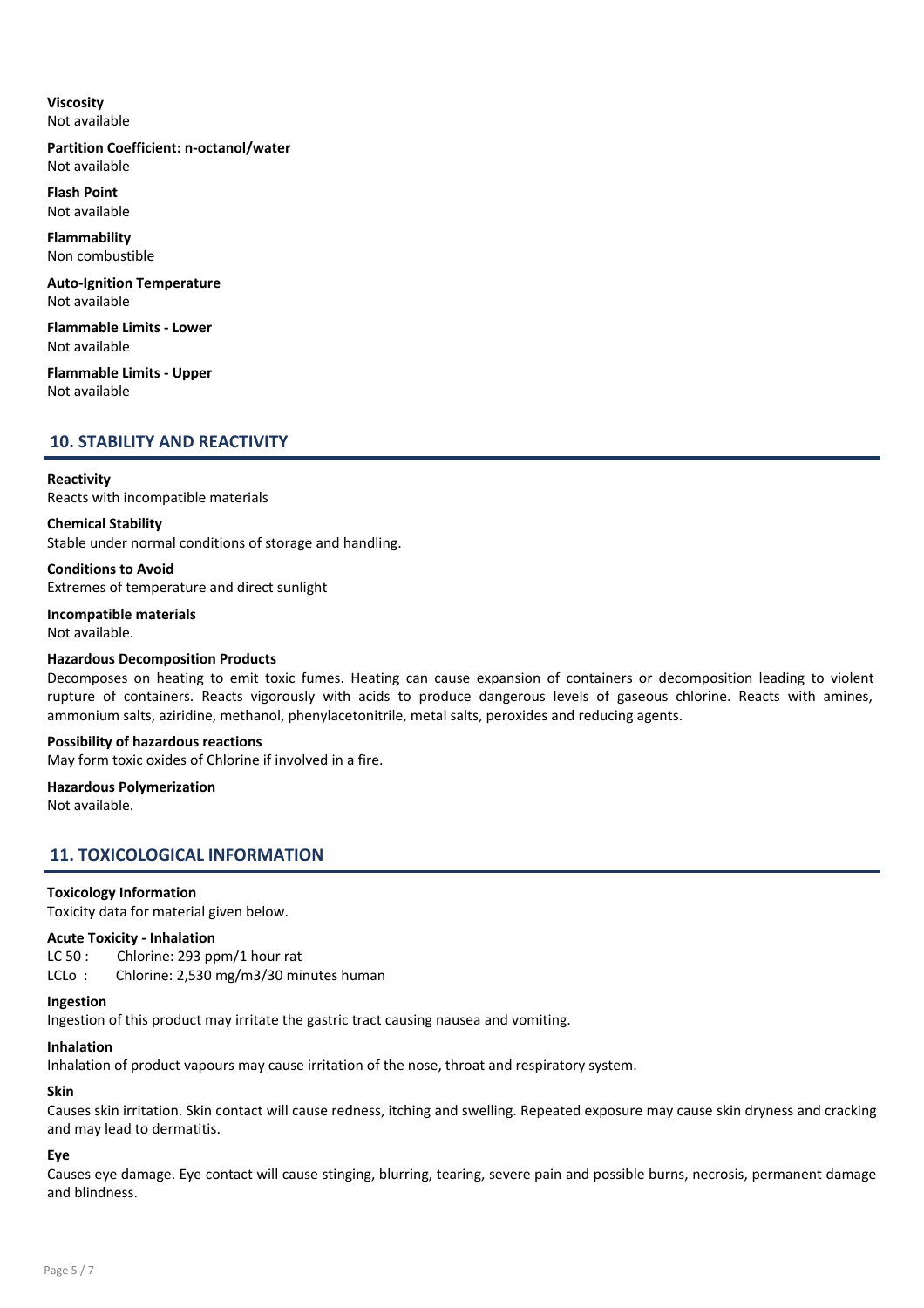# Respiratory sensitisation

Not expected to be a respiratory sensitiser.

Skin Sensitisation Not expected to be a skin sensitiser.

Germ cell mutagenicity Not considered to be a mutagenic hazard.

Carcinogenicity Not considered to be a carcinogenic hazard.

Reproductive Toxicity Not considered to be toxic to reproduction.

STOT-single exposure Not expected to cause toxicity to a specific target organ.

STOT-repeated exposure Not expected to cause toxicity to a specific target organ.

# Aspiration Hazard Not expected to be an aspiration hazard.

# 12. ECOLOGICAL INFORMATION

**Ecotoxicity** Toxic to aquatic life

Persistence and degradability Not available

**Mobility** Not available

Bioaccumulative Potential Not available

Other Adverse Effects Not available

Environmental Protection Prevent large amounts from entering waterways, drains and sewers.

# 13. DISPOSAL CONSIDERATIONS

# Disposal considerations

Dispose of waste according to applicable local and national regulations. Do not allow into drains or watercourses or dispose of where ground or surface waters may be affected. Wastes including emptied containers are controlled wastes and should be disposed of in accordance with all applicable local and national regulations.

# 14. TRANSPORT INFORMATION

# Transport Information

Not classified as Dangerous Goods according to the Australian Code for the Transport of Dangerous Goods by Road and Rail. (7th edition)

Not classified as Dangerous Goods by the criteria of the International Air Transport Association (IATA) Dangerous Goods Regulations for transport by air.

Not classified as Dangerous Goods by the criteria of the International Maritime Dangerous Goods Code (IMDG Code) for transport by sea

#### U.N. Number None Allocated

UN proper shipping name None Allocated